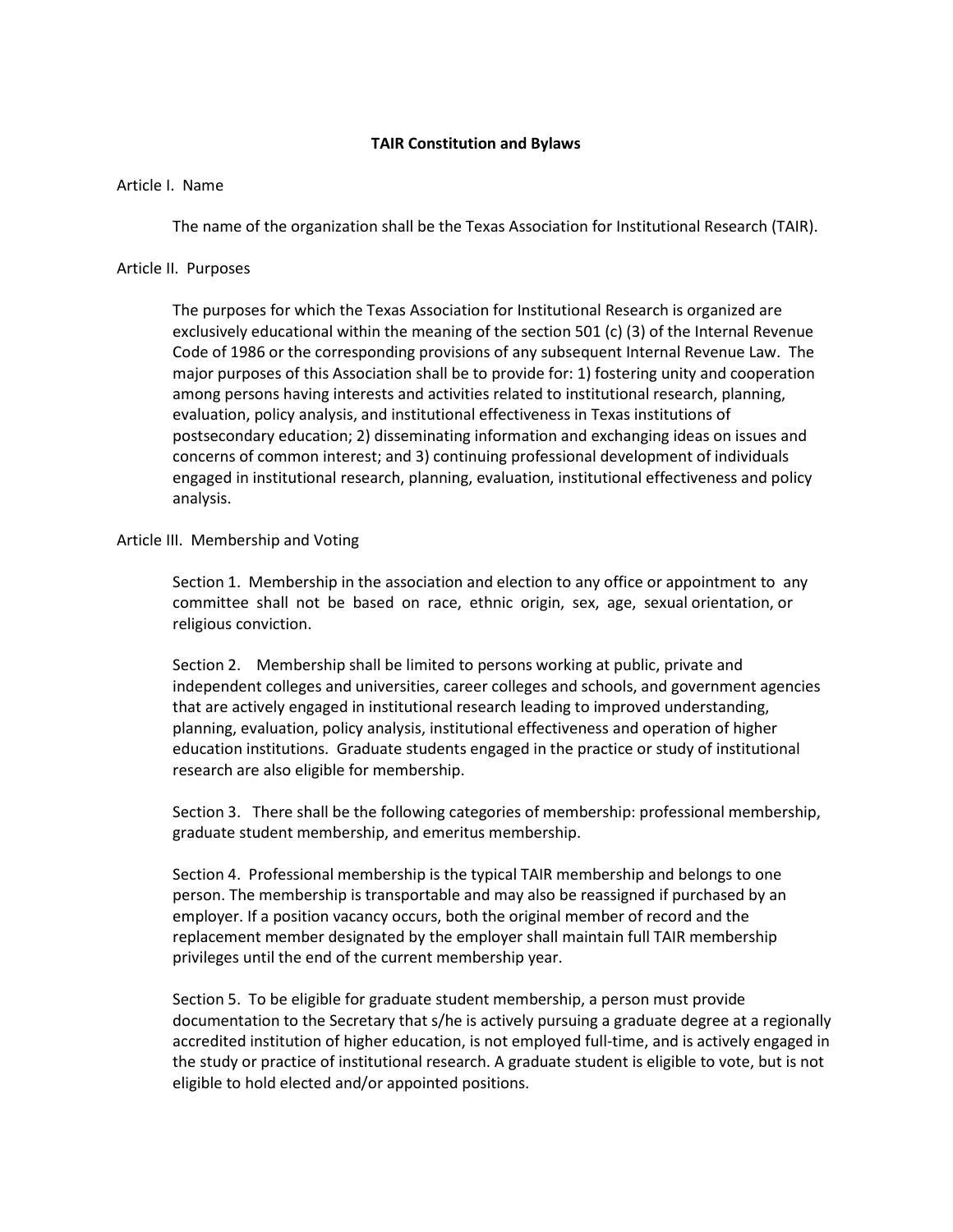Section 6. To be eligible for emeritus membership, a person must (a) be retired and (b) have been an active member of the Association for a minimum of five years. To receive emeritus membership, a person who meets the two criteria must make it known to the Secretary, at least 30 days prior to an annual conference, that s/he has retired or will retire prior to the annual conference and wishes to be considered for emeritus membership. The Secretary shall ensure that applicants for emeritus membership meet all requirements. Prior to the annual business meeting, the Secretary shall present the names of all qualified applicants for emeritus membership to the Executive Committee for formal approval. Approval of emeritus membership entitles the emeritus member to have TAIR membership fees waived.

Section 7. Voting may take place at any time throughout the year by means of electronic ballot administered via the TAIR website or listserv or during the annual conference by means of a ballot approved by the TAIR Executive Committee. An absentee ballot shall be available on the TAIR website for members unable to vote in person during the annual conference. It shall be the responsibility of the Executive Committee to ensure the integrity of whatever voting processes are used.

Section 8. The right of a member to vote and all of his or her other rights and interests in the Association shall cease on the termination of his or her membership.

Section 9. To retain membership, a member must pay the registration fee for the annual conference or pay the annual membership fee. In special cases specifically designated by the Executive Committee, and for emeritus members, the annual membership fee shall be waived.

Section 10. The annual TAIR conference marks the beginning of the membership year.

# Article IV. Officers

Section 1. The officers of the Association shall consist of a President, a Vice President, a Secretary, a Treasurer, an Immediate Past President, a Communications Officer and a Professional Development Officer.

Section 2. President. The President shall: (a) preside over activities of the Executive Committee; (b) appoint and charge professional or emeritus members to positions and committees as specified in this Constitution or the Bylaws; (c) preside at the annual conference and business meeting; (d) formulate and implement policy; (e) serve as liaison to other associations and agencies or appoint professional or emeritus members to serve as liaison(s); (f) serve as an advisor to the Program Committee; and (g) perform any other duties necessary to assist the Association in achieving its purposes.

Section 3. Vice President/President-Elect. The Vice President/President-Elect shall: (a) serve on the Executive Committee; (b) chair the Program Committee and be responsible for the program and appointees for the program committee membership for the annual conference; (c) fulfill the duties of the President in his/her absence and in the event that the President cannot complete his/her term; and (d) perform other duties as assigned by the Executive Committee.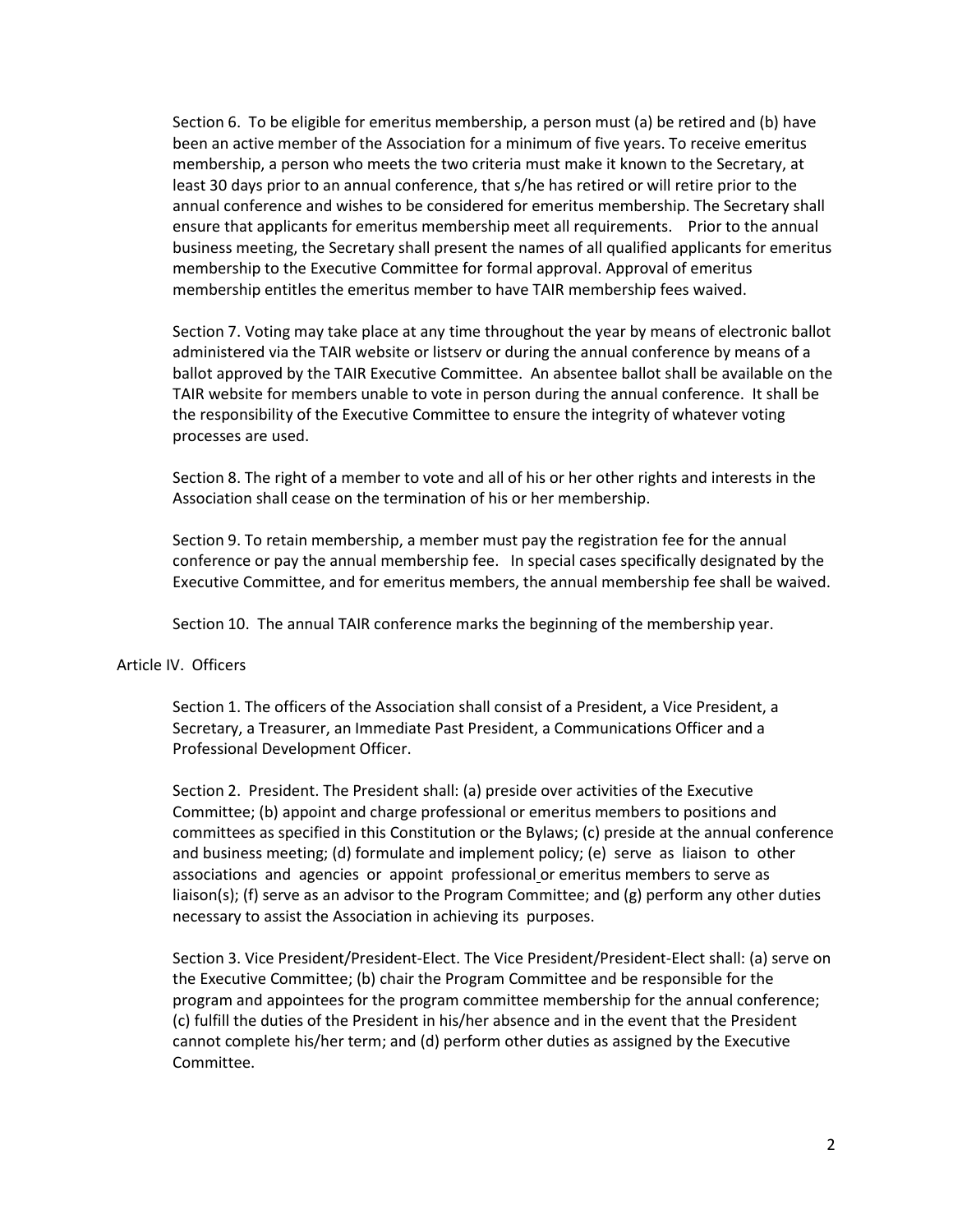Section 4. Secretary. The Secretary shall: (a) serve on the Executive Committee; (b) maintain the official list of the Association's current members, their membership status, and other relevant member information on the TAIR database as directed by the Executive Committee; (c) ensure that membership benefits accrue to current members; (d) keep minutes of the annual business meeting and of Executive Committee meetings; (e) work with the Program Committee to print and distribute notices of the annual conference; (f) distribute copies of changes and amendments to the Constitution and Bylaws; (g) distribute minutes of the prior business meeting; (h) serve as an ex-officio member of the Program Committee; and (i) perform other duties as assigned by the Executive Committee.

Section 5. Treasurer. The Treasurer shall: (a) serve on the Executive Committee; (b) collect annual registration and membership fees; (c) pay duly authorized expenses of the Association; (d) reconcile the financial records of the Association; (e) prepare the financial reports of the Association; (f) prepare an annual budget for consideration by the Executive Committee; (g) ensure that the annual tax exempt Federal Income Tax forms are completed and filed by August 15; (h) support the Secretary's efforts to maintain the official list of current members on the TAIR database by forwarding relevant information as registration and membership fees are paid; (i) serve as an ex-officio member of the Program Committee; and (j) fulfill other duties as assigned by the Executive Committee.

Section 6. Immediate Past President. The Immediate Past President shall: (a) serve on the Executive Committee; (b) chair the Nominating Committee; (c) chair the Awards Committee; (d) serve as an ex officio advisor to the Program Committee; and (e) fulfill other duties as assigned by the Executive Committee.

Section 7. Communications Officer. The Communications Officer will have primary responsibility for coordinating the Association's means of communication and technical support, including the website, the listserv (TAIR-L), and activities requiring technological support at the Annual Meeting and professional development workshops.

Section 8. Professional Development Officer. The Professional Development Officer will have primary responsibility for overseeing professional development activities of the Association, including those at the Annual Meeting.

Section 9. Terms of Officers. The Vice President/President-Elect shall be elected for a threeyear term, serving as Vice-President/President-Elect for the first year, serving as President for the second year, and serving as Immediate Past President for the third year. The terms of office for the Secretary and the Treasurer shall be for two years and shall not start in the same year. The terms of office for the Communications Officer and the Professional Development Officer will be for two years and shall not start in the same year. Each newly elected officer shall assume office at the close of the annual conference during which his/her election was announced and shall remain in office until her/his term is fulfilled, until s/he resigns, or until s/he is removed from office.

Section 10. Transfer of Records. At the conclusion of any officer's service in their office, all records shall be transferred to the incoming officer within 90 days.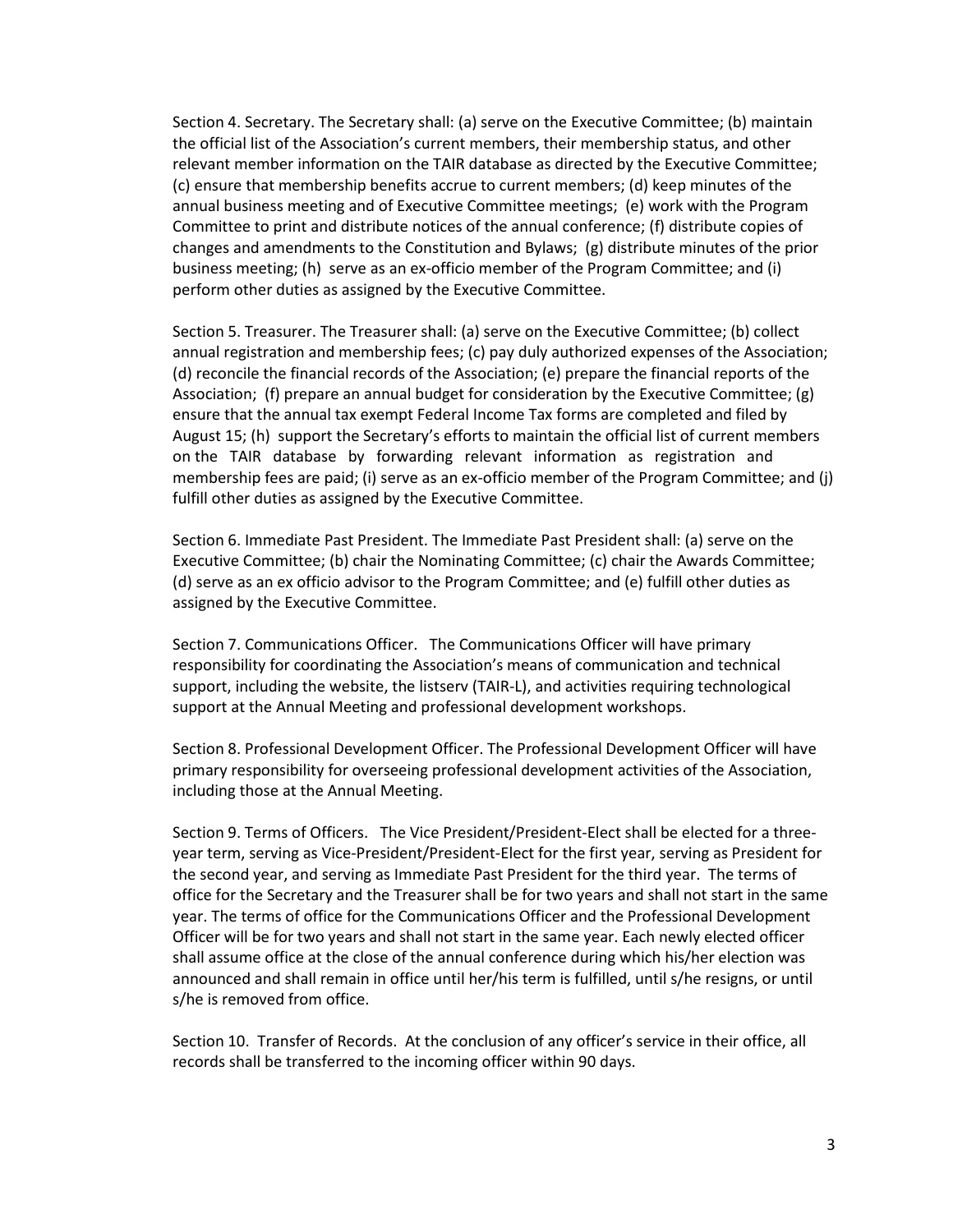#### Article V. Executive Committee

Section 1. The Executive Committee shall be composed of the officers designated in Article IV.

Section 2. The Executive Committee shall: (a) conduct the general affairs of the Association between its annual conferences; (b) conduct the annual conferences of the Association (c) establish and announce the time and location of future annual conferences in such a manner as to protect the best interests of the association and its membership; (d) function as a budget committee; (e) present, prior to the annual business meeting, the slate of candidates prepared by the Nominating Committee for the vacancies for which an election is to be held; (f) fill vacancies, unless otherwise provided for in the Constitution; and (g) establish the membership fee structure.

Section 3. Compensation to members of the Executive Committee shall be limited to: (a) waiver of the conference registration fee for the annual meeting, not to include membership fee, workshops or special event; and (b) reimbursement of up to \$100 for each Executive/Program Committee meeting, to be applied to travel and/or lodging. If mileage is to be reimbursed, it will be reimbursed at the federal rate.

Section 4. Members of the Executive Committee shall not be personally liable for the debts, liabilities, or other obligations of the Association.

Section 5. Only the Executive Committee is authorized to approve any contract on behalf of the Association and only the President is authorized to sign any such contract.

# Article VI. Election

Section 1. Eligibility for Election. Only professional members shall be eligible to become officers.

Section 2. Consent to Election. Only those persons who have signified to the Nominating Committee their consent to serve if elected shall be nominated for or elected to such office.

Section 3. Multiple Offices. No person shall be on the ballot for more than one office in the same year.

Section 4. Vacancies. The Executive Committee shall have the authority to fill a vacancy by appointing a professional member to fill an unexpired term of office. If the elected President resigns, the Vice President completes the year as President and is also the President the following year as specified in Article IV, Section 3. In such an instance or if the Vice President's position should become vacant for other reasons, the Executive Committee may appoint a person to complete the term of the Vice President. A person appointed as Vice President will not automatically succeed to the office of President but is eligible to become a candidate for the President's position. Whenever a Vice President resigns and the position is filled by appointment, both the President and Vice President must be elected the following year. Persons appointed to the position of Secretary or Treasurer or Communications Officer or Professional Development Officer positions will complete the two-year term of office and will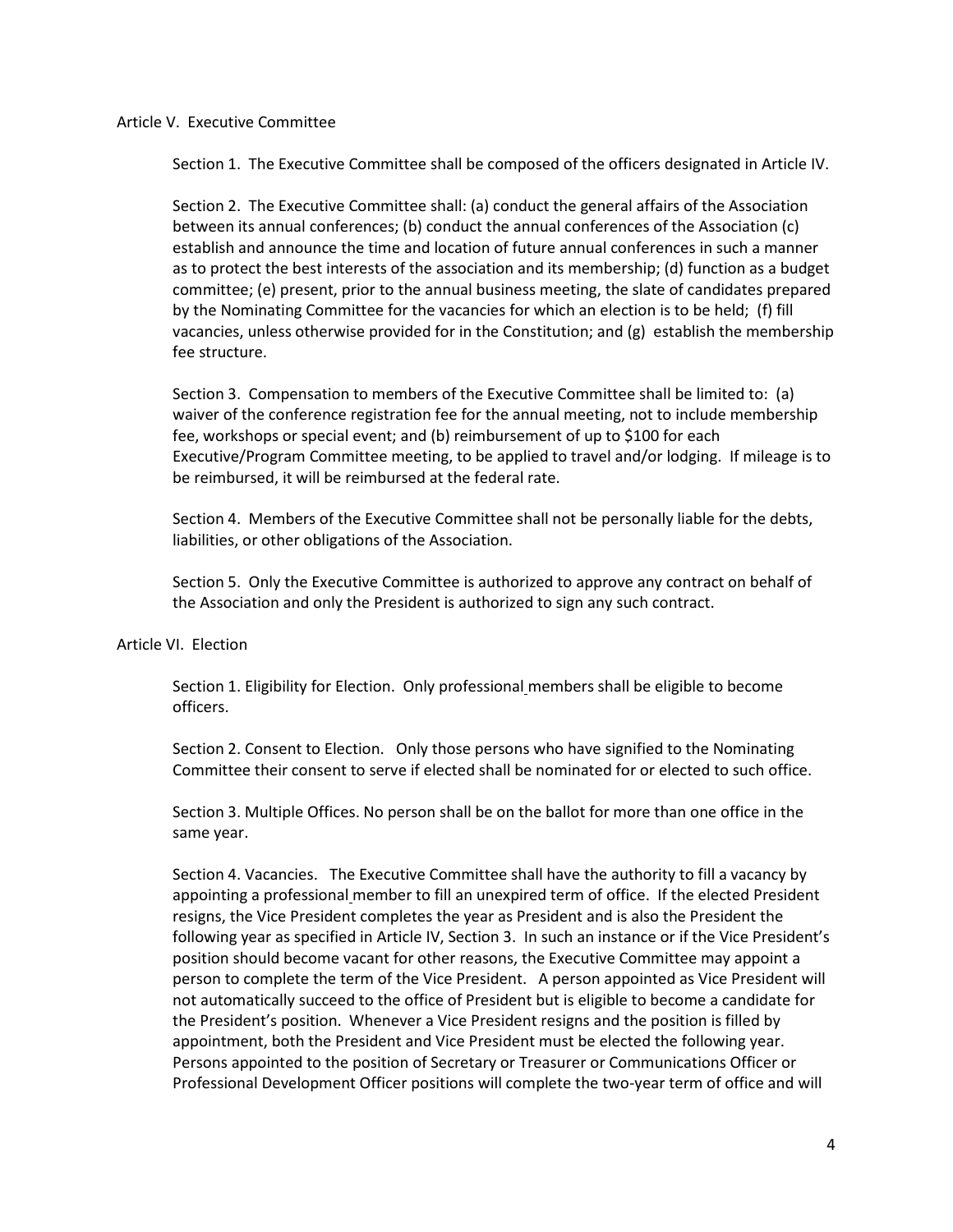be eligible to succeed themselves and serve a full elective term of office as provided in the Constitution.

Section 5. Removal from Office. Should an elected officer or committee member fail to fulfill her/his responsibilities as defined in the constitution or in the bylaws, that person may be removed from office by vote of the Executive Committee. Prior to such a vote, the person who is the object of the vote shall be notified via certified mail of the Executive Committee's intention to take such a vote. In addition, immediate notice must be given to the membership prior to such a vote. The person who is the object of the vote has a right to respond in writing within 14 days of receipt of the certified notice. The Executive Committee may take its vote upon receipt of the response or 14 days after the notice was delivered to the person who is the object of the vote. Immediately prior to the vote, members of the Executive Committee shall discuss all relevant information related to the vote. If two-thirds of the Executive Committee votes in favor of removal, the person who is the object of the vote is immediately removed from office. The person who was removed should be immediately notified of that fact by certified mail and the membership should be immediately informed. The vacancy shall be expeditiously filled in a manner consistent with Article VI, Section 4.

Section 6. Succession. Officers cannot succeed themselves in the same office except as noted in Article IV, Section 3 and Article VI, Section 4.

Section 7. Election of Officers. All officers shall be elected at or before the annual conference from a slate of two or more candidates provided by the Nominating Committee.

Section 8. Tie Votes. A majority vote of the Executive Committee shall resolve tie votes in the election of officers.

# Article VII. Dissolution

In the event of a dissolution, all assets of the Association shall be distributed to an organization or organizations with the same or similar purposes that qualify for exempt status as described in section 501 (c) (3) of the Internal Revenue Code of 1986 or corresponding sections of any prior or subsequent Internal Revenue Code, or to the Federal, State, or Local government for exclusive public service.

# Article VIII. Constitutional Amendments

Section 1. This Constitution may be amended at the annual business meeting.

Section 2. Proposed amendments to this Constitution: (a) must be submitted to the Secretary by a professional member of this Association in writing at least sixty (60) days prior to the vote, or (b) may originate through actions of the Executive Committee.

Section 3. Proposed amendments, initiated in accordance with Article VIII, Section 2, shall be circulated at least thirty (30) days prior to a vote. Such amendments shall also be distributed at the annual business meeting.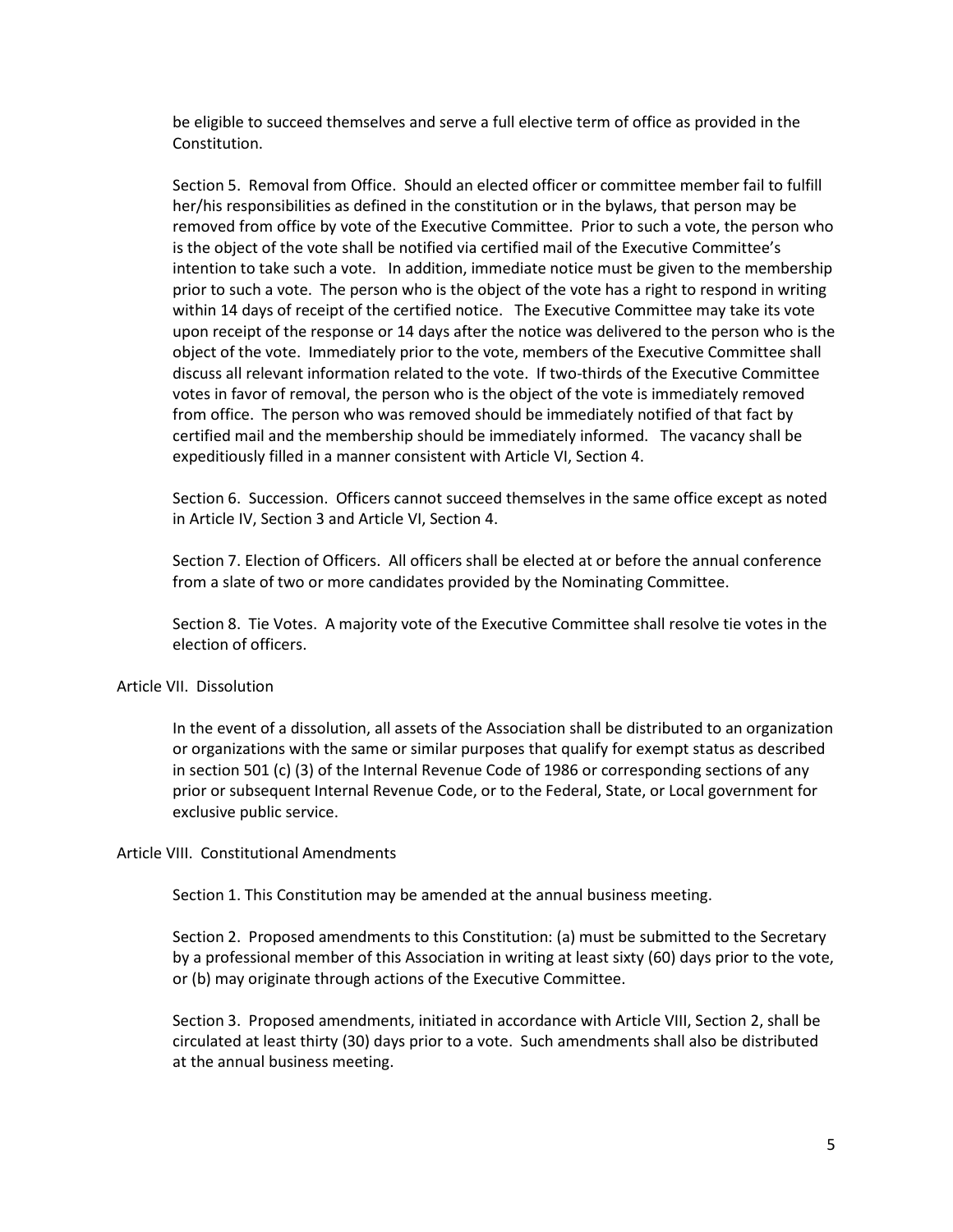Section 4. Changes to this Constitution must be approved by two-thirds of voting members. Changes shall become effective immediately after approval or as stated in the changes.

Article IX. Bylaws

Section 1. The Association shall adopt Bylaws consistent with this Constitution as required for the conduct of its affairs.

Section 2. Proposed changes in the Bylaws: (a) must be submitted to the Secretary by a regular member of this Association in writing at least sixty (60) days prior to a vote, or (b) may originate through actions in the Executive Committee.

Section 3. Proposed Bylaws initiated in accordance with Article IX, Section 2 shall be circulated at least thirty (30) days prior to a vote and distributed at the annual business meeting by the Secretary.

Section 4. Changes in the Bylaws must be approved by a majority of voting members present at the annual business meeting. Changes shall become effective immediately after approval or as stated in the changes.

#### **Bylaws**

Section 1. Annual Conference.

The annual conference of the Association shall be held each year at a site and date determined by the Executive Committee and announced at the annual business meeting. The annual business meeting shall be held in conjunction with the annual conference.

Section 2. Calendar.

The fiscal year of the Association shall begin April 1.

Section 3. Fees.

(a) Fees shall be assessed according to the categories of membership as described in Article III, Section 2, of the Constitution.

(b) A registration fee shall be assessed to all who register for the annual conference each year, except as described in Article V. Section 3 of the Constitution. This fee shall include an annual membership fee.

(c) A membership fee will be assessed to anyone who does not pay the registration fee but wishes to be a member of the Association. In special cases specifically designated by the Executive Committee and for emeritus members, the annual membership fee shall be waived.

(d) The fee structure shall be established by the Executive Committee.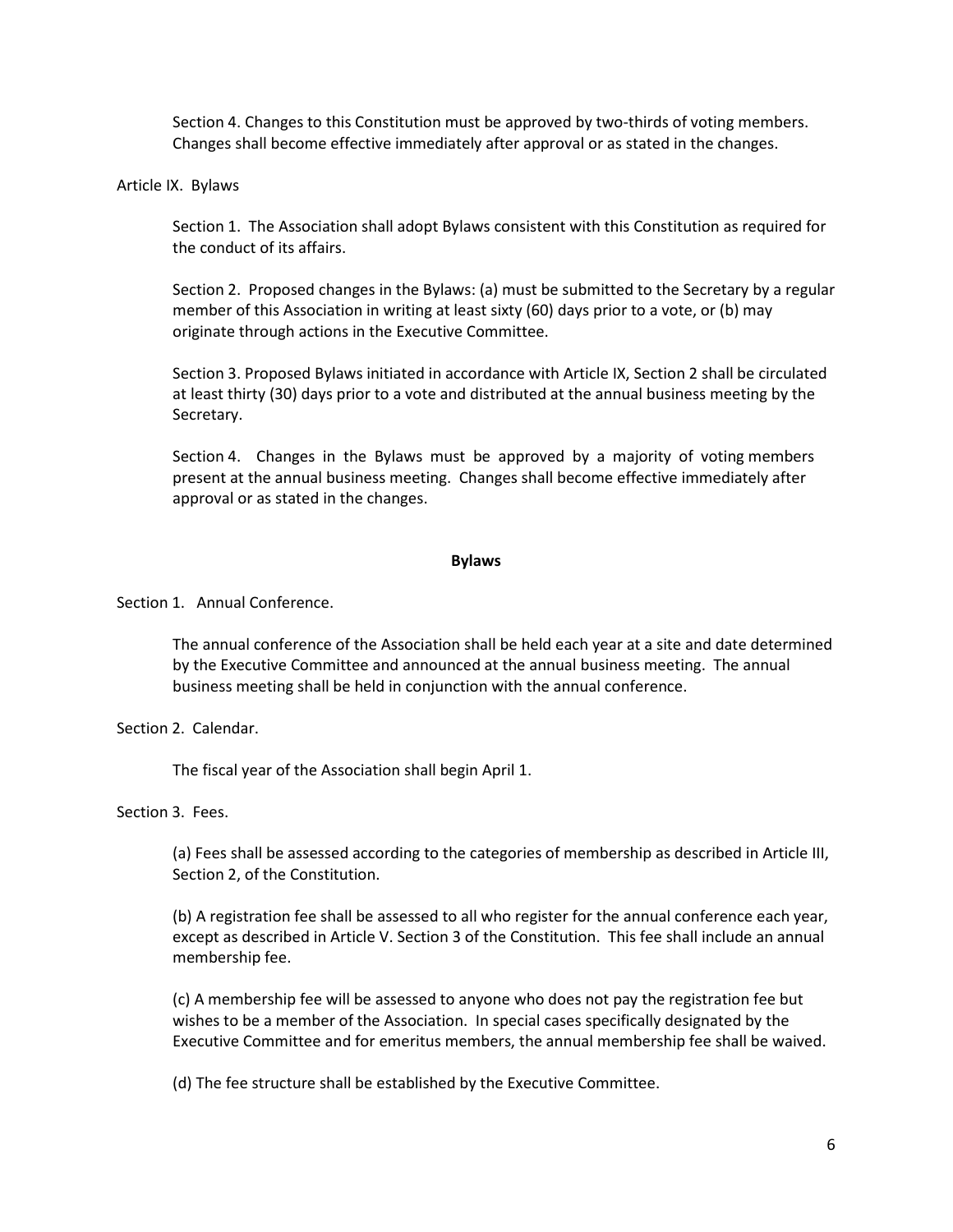#### Section 4. Affiliations.

TAIR shall maintain affiliations with other state, regional, national, and international organizations that share common interests to the mutual benefit of all parties.

Section 5. Expenditures of Financial Resources.

The expenditure of the Association's financial resources shall further the purposes of the Association as specified in Article II of the constitution.

Section 6. Committees and Appointments.

(a) Appointment to positions and committees is restricted to members of the Association.

(b) Nominating Committee. There shall be a Nominating Committee consisting of the immediate Past President, who shall serve as the Chair, and four (4) members elected by the membership. The term of each member of the Nominating Committee shall be one (1) year or until a successor takes office. After considering candidates from all types of institutions of postsecondary education in Texas, the Nominating Committee shall prepare and report to the Executive Committee for transmission to the membership, a slate of eight candidates for the Nominating Committee and two candidates for each of the Executive Committee positions for which an election is to be held.

(c) Program Committee. A Program Committee shall be appointed by the Vice President/President-Elect in consultation with the President for each annual conference. The Vice President/ President-Elect shall chair the Committee. The Treasurer and the Secretary shall be ex officio members. The President and the Immediate Past President shall serve as ex officio advisors. Other members of the Program Committee shall be appointed by the Vice President/President-Elect.

(d) Financial Review Committee. Each year, the President shall appoint a Financial Review Committee within 60 days of the annual business meeting. The Financial Review Committee shall audit the Treasurer's books for the current fiscal year, ending March 31, following the business meeting. In auditing the Association's finances, the Financial Review Committee shall reconcile the Association's financial records with bank account(s), ensure that all financial transactions were consistent with Association policy and procedure, ensure that financial expenditures were consistent with the Association's purposes, assess the Association's financial condition, and make recommendations that address any problems or that would result in improvements in the management or use of the Association's financial resources. The chair of the Financial Review Committee shall report the Committee's findings at the next annual business meeting.

(e) Awards Committee. Each year, the Immediate Past President shall appoint an Awards Committee. The Awards Committee shall be chaired by the Immediate Past President. The Awards Committee shall (1) solicit from the membership the names of candidates to receive the TAIR Outstanding Service Award, evaluate the candidates based on criteria specified in Section 7 of the bylaws, and recommend candidates to receive the award to the Executive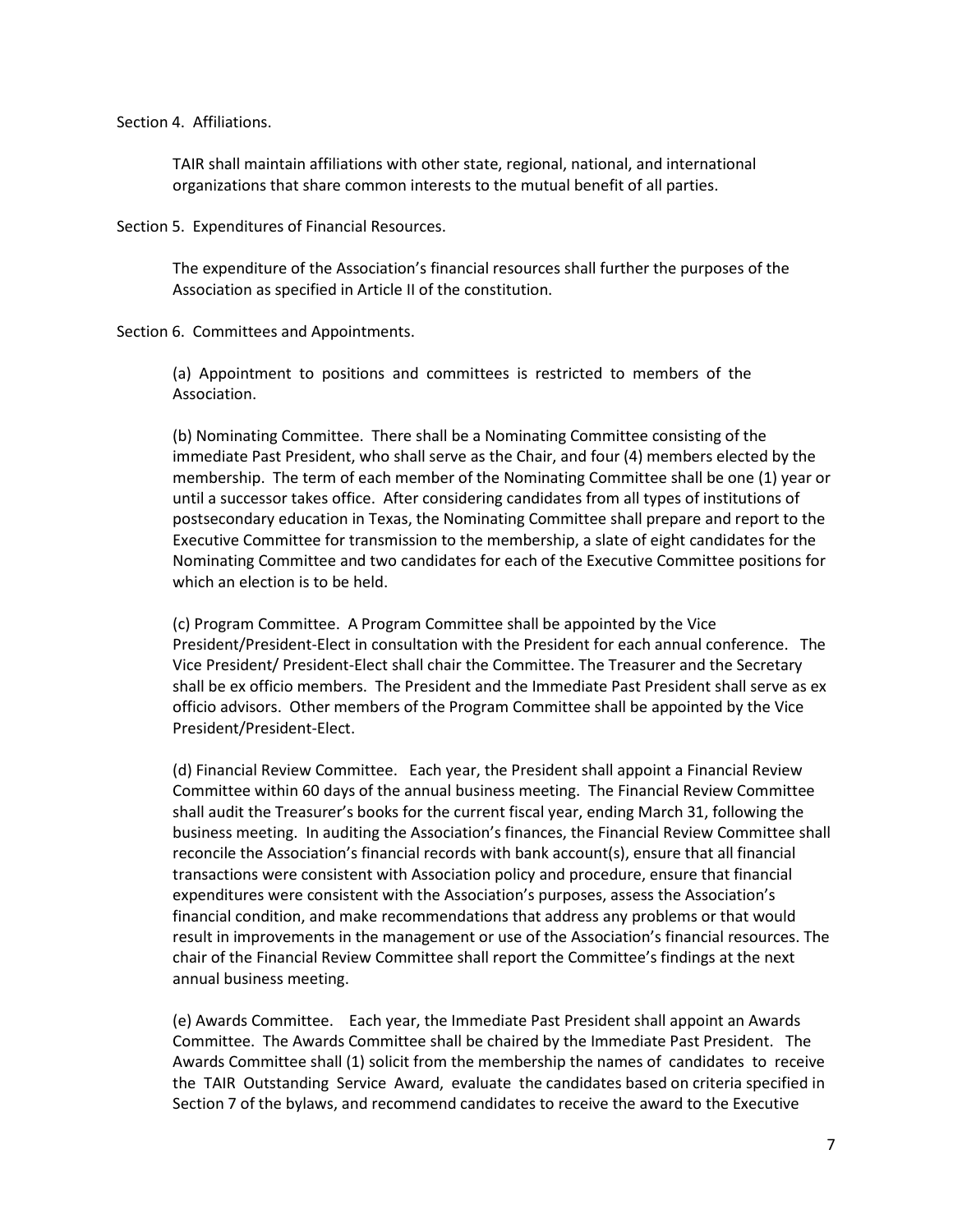Committee (which, in turn, makes the final decisions); (2) evaluate nominations for the TAIR Best Presentation Award based on the criteria specified in Section 7 of the Bylaws and select the winner of the TAIR Best Presentation Award; and (3) evaluate nominations for the TAIR Outstanding Professional Practice Award(s) based on criteria approved by the Executive Committee and select the winner of the TAIR Outstanding Professional Practice Award(s).

(f) Professional Development Committee. Each year, the Professional Development Officer will appoint a Professional Development Committee. This committee shall consist of the Professional Development Officer and at least four additional members. The Committee should be broadly representative of Texas higher education in terms of geographical regions and educational sector (e.g., public/private/agencies, two-year/four-year, etc.). Based on the needs of TAIR members, the Committee shall be responsible for organizing and delivering professional development activities at the annual conference and throughout the course of the year.

(g) TAIR Newsletter Editor. Each year, the President shall appoint a TAIR Newsletter Editor who shall in collaboration with the TAIR Webmaster ensure that the TAIR Newsletters are published on the TAIR website according to a schedule approved by the Executive Committee.

(h) Communications Committee. The Communications Officer will appoint a Communications Committee. This committee shall consist of the Communications Officer and at least two additional members. The committee is responsible for the association's means of electronic communications and technological needs, including the website, listserv (TAIR-L), and technical support at the annual conference and professional development workshops. Members, excluding the Communications Officer may serve multiple years to allow for continuity.

(i) TAIR Historian. Each year, the President shall appoint a TAIR Historian. This person shall be responsible for collecting and preserving the Association's permanent and historical records. Within parameters defined by the Executive Committee and in collaboration with the Communications Officer, this person shall maintain a TAIR history page on the TAIR Web site.

(j) AIR Liaison. Each year, the President shall serve as or appoint an AIR Liaison. This should be a person who is willing and able to attend each AIR Forum and able to represent TAIR at appropriate AIR functions. The AIR Liaison's primary responsibility is to serve as a bridge between AIR and TAIR throughout the year, communicating pertinent information and issues to the TAIR Executive Committee and the TAIR membership. In the absence of the President at the AIR Forum, the AIR Liaison is responsible to make arrangements for and conduct the TAIR Special Interest Group (SIG) meeting and other TAIR activities at the AIR Forum. The AIR Liaison may receive a reimbursement of up to \$1,500 for travel expenses (transportation, food and/or lodging) to AIR Forum when representing TAIR as the AIR Liaison.

(k) Ad-hoc positions and committees, as deemed necessary for the operation of TAIR, may be established or discontinued by the President with approval of the Executive Committee.

#### Section 7. Awards.

(a) TAIR Outstanding Service Award. The TAIR Outstanding Service Award shall be presented to members who have made a significant contribution to TAIR over an extended period of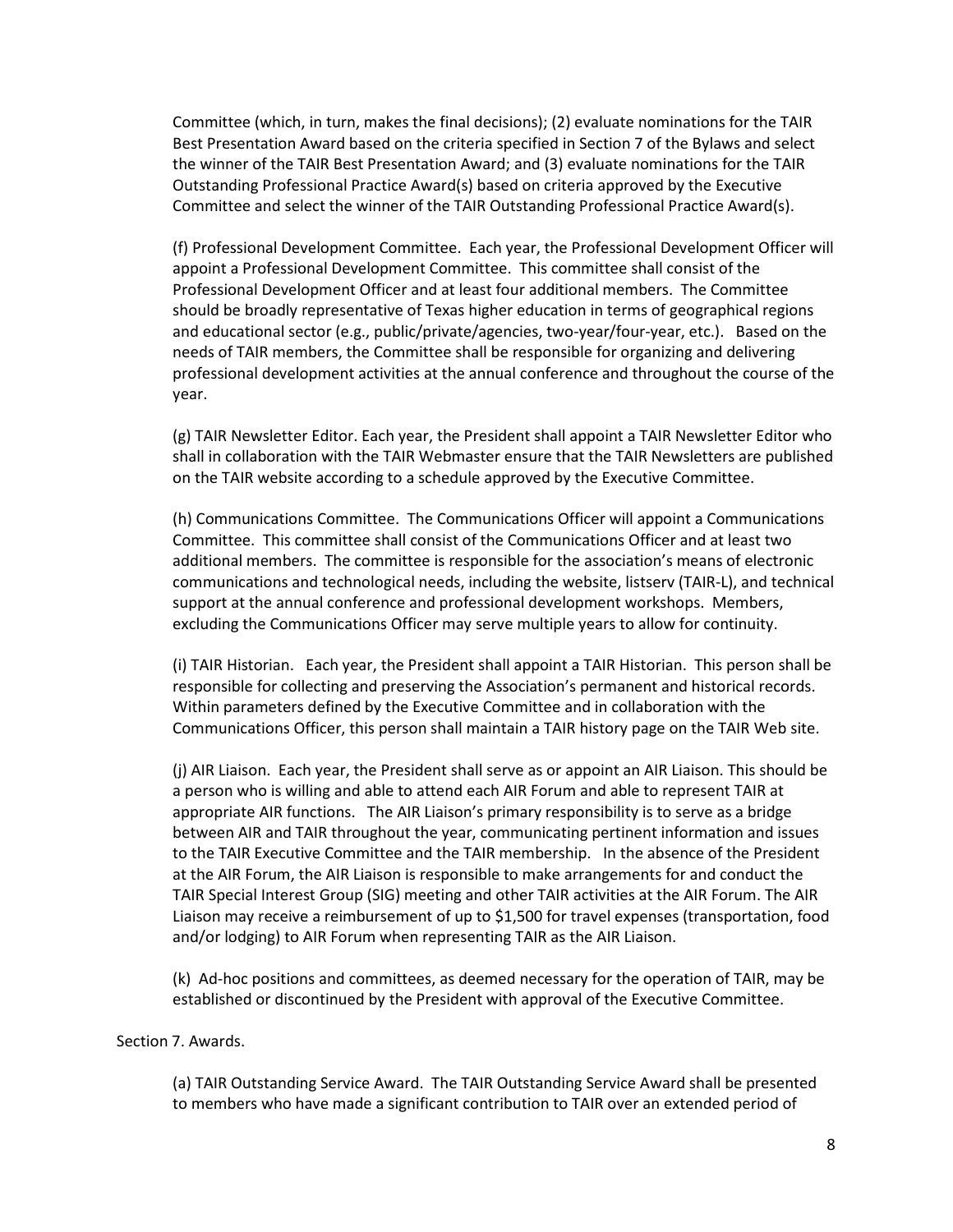time. A nominee for the Outstanding Service Award must have been a TAIR member for at least five years and not a member of, nor a candidate for, the Executive Committee during the year nominated. In addition, the Nominee must meet at least three of the four following criteria. The candidate has:

(1) been a member of the TAIR Executive Committee, served on Program Committees, been appointed by the President to serve on committees or in positions of responsibility consistent with those in Section 6 of the Bylaws;

(2) presented contributed sessions at TAIR conferences;

(3) organized, offered, or acted as a primary presenter in workshops or panels at TAIR conferences;

(4) contributed in some other specific and significant ways that have advanced the purposes of TAIR.

(b) TAIR Best Presentation Award. For any given annual conference the TAIR Best Presentation Award shall be given during the annual business meeting at the subsequent annual conference. The award shall be given to the presenter(s) whose concurrent session best exemplified a significant contribution to the theory or results of institutional research, planning, evaluation, policy analysis, or institutional effectiveness related to higher education in Texas. Members of the Awards Committee and the Executive Committee are ineligible for this award. Awards Committee members must recuse themselves from judging or influencing award decisions associated with presentations made by presenter(s) who pose any potential conflict of interest. To the extent possible, the Awards Committee should conduct blind reviews of the nominated presentations. To be nominated, a presenter must submit either a hard or electronic copy of her/his presentation to the Program Committee Chair within 14 days of the end of the annual conference. The Awards Committee is responsible for establishing its own processes and specific criteria for selecting the winning presentation. As an incentive for the presenter(s) to reprise the presentation at the subsequent AIR Forum, TAIR pays the basic AIR Forum registration fee for the presenter(s). If the presentation is made by more than one person, the registration fee payment MAY be divided among the presenters.

(c) TAIR Outstanding Professional Practice Award(s). At least ninety (90) days prior to each annual conference, the Awards Committee shall invite nominations from the membership for the TAIR Outstanding Professional Practice Award(s) (OPPA) and shall disseminate the Committee's categories, criteria, and deadlines for evaluating the submissions. Submissions shall be sent to the Committee Chair by the specified deadline and, depending on the categories established by the Awards Committee, may include reports, fact books, charts, instrumentation, methodologies, etc. in hard or electronic formats. Committee members shall review the nominated submissions based on their predetermined categories and criteria. After the Committee makes its decision(s), the award-winning submissions as well as all other submissions shall be made available to TAIR members for review at the resource fair. Awards Committee members must recuse themselves from judging or influencing award decisions associated with any potential conflict of interest. The TAIR OPPA(s) shall be presented for each designated category during the annual business meeting.